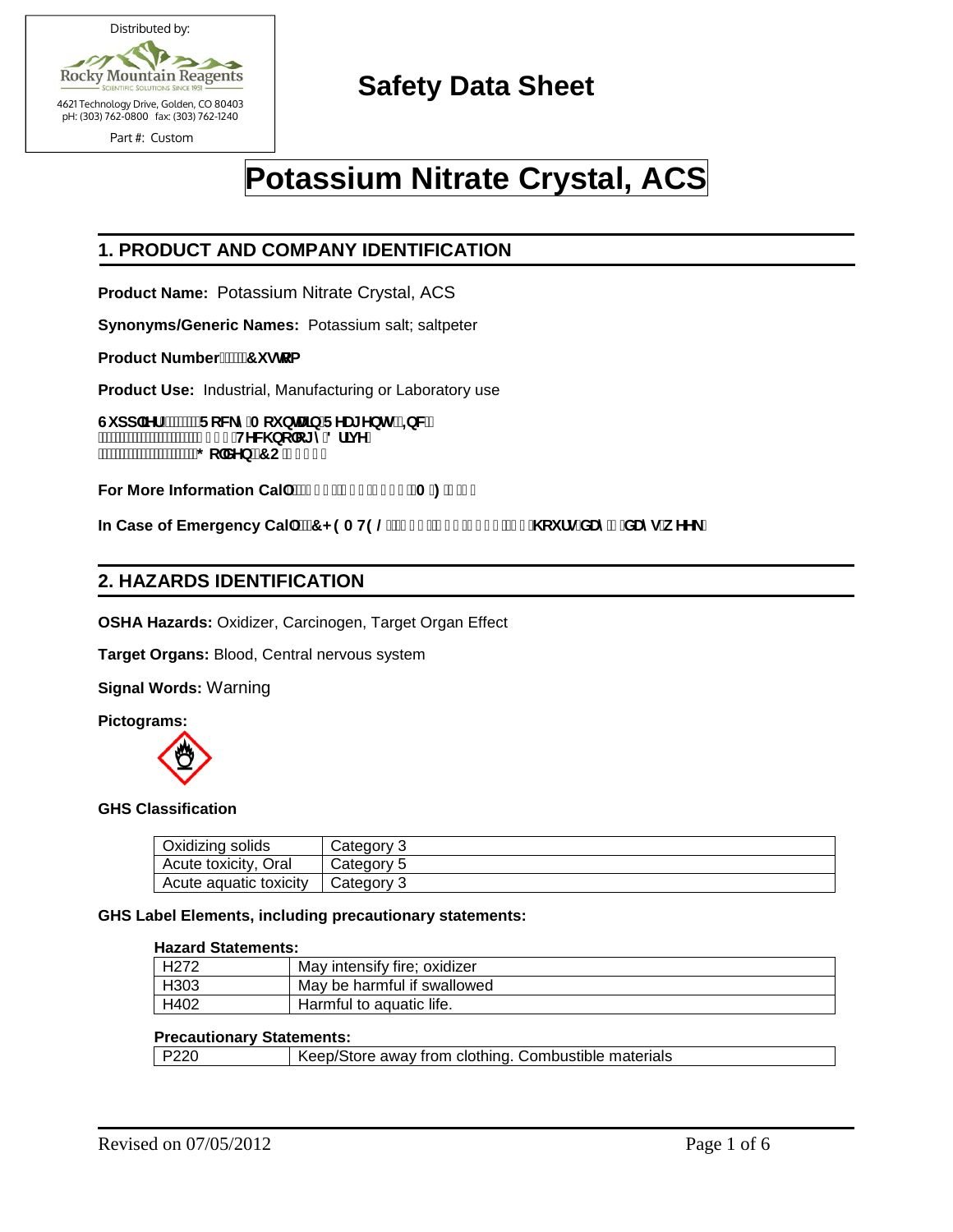#### **Potential Health Effects**

| <b>Eyes</b>       | May cause eye irritation.                                           |  |
|-------------------|---------------------------------------------------------------------|--|
| <b>Inhalation</b> | May be harmful if inhaled. May cause respiratory tract irritation.  |  |
| <b>Skin</b>       | May be harmful if absorbed through skin. May cause skin irritation. |  |
| Ingestion         | May be harmful if swallowed.                                        |  |

| <b>Health</b>          |    |
|------------------------|----|
| Flammability           | O  |
| <b>Reactivity</b>      |    |
| <b>Specific hazard</b> | ΩX |

#### **NFPA Ratings HMIS Ratings Health** 2

# **3. COMPOSITION/INFORMATION ON INGREDIENTS**

| <b>Component</b>            | Weight % | CAS#      | EINECS#/<br><b>ELINCS#</b> | <b>Formula</b>   | <b>Molecular</b><br>Weight |
|-----------------------------|----------|-----------|----------------------------|------------------|----------------------------|
| Potassium<br><b>Nitrate</b> | 100      | 7757-79-1 | 231-818-8                  | KNO <sub>3</sub> | 101.11 g/mol               |

 $\overline{a}$ 

# **4. FIRST-AID INFORMATION**

| <b>Eyes</b>       | In case of eye contact, rinse with plenty of water and seek medical attention.              |  |
|-------------------|---------------------------------------------------------------------------------------------|--|
| <b>Inhalation</b> | Move casualty to fresh air and keep at rest. If breathing is difficult, give oxygen. If not |  |
|                   | breathing, give artificial respiration. Get medical attention.                              |  |
| <b>Skin</b>       | Immediately flush with plenty of water for at least 15 minutes while removing contaminated  |  |
|                   | clothing and wash using soap. Get medical attention.                                        |  |
| Ingestion         | Do Not Induce Vomiting! Never give anything by mouth to an unconscious person. If           |  |
|                   | conscious, wash out mouth with water. Get medical attention.                                |  |

### **5. FIREFIGHTING MEASURES**

| Suitable (and unsuitable)<br>extinguishing media                 | Product is not flammable. Use appropriate media for adjacent fire. Cool<br>containers with water, keep away from common metals. Use WATER<br>only, no dry chemical or carbon dioxide.                                                  |
|------------------------------------------------------------------|----------------------------------------------------------------------------------------------------------------------------------------------------------------------------------------------------------------------------------------|
| Special protective equipment<br>and precautions for firefighters | Wear self-contained, approved breathing apparatus and full protective<br>clothing, including eye protection and boots. Self-contained air supply to<br>protect from oxides of nitrogen. Move container from fire area if<br>possible.  |
| Specific hazards arising from<br>the chemical                    | Noxious fumes (oxides of nitrogen) may form. Oxidizers decompose<br>when heated to yield oxygen and other gases which accelerate<br>combustion. Contact with organics/other combustible may result in<br>explosion/violent combustion. |

### **6. ACCIDENTAL RELEASE MEASURES**

| <b>Personal precautions,</b><br>protective equipment and<br>emergency procedures | See section 8 for recommendations on the use of personal protective<br>equipment. |
|----------------------------------------------------------------------------------|-----------------------------------------------------------------------------------|
| <b>Environmental precautions</b>                                                 | Prevent spillage from entering drains. Any release to the environment             |
|                                                                                  | may be subject to a federal/national or local reporting requirements.             |
| <b>Methods and materials for</b>                                                 | Pick up and arrange disposal without creating dust. Sweep up and keep             |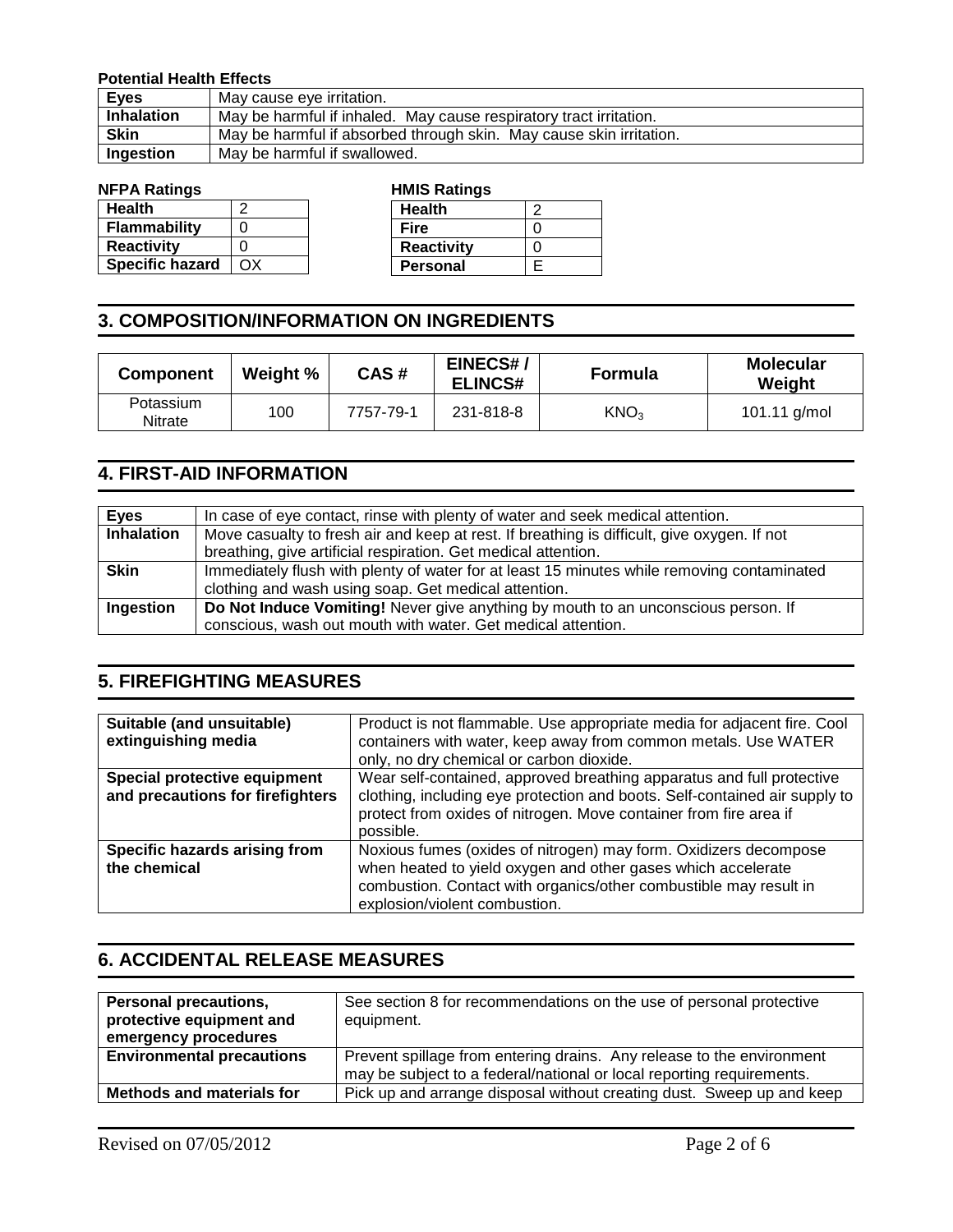| containment and cleaning up $ $ in |  |
|------------------------------------|--|
|                                    |  |

suitable, closed containers for disposal. Clean surfaces thoroughly with water to remove residual contamination. Dispose of all waste or cleanup materials in accordance with local regulations.

# **7. HANDLING AND STORAGE**

#### **Precautions for safe handling**

Avoid formation of dust and aerosols. See section 8 for recommendations on the use of personal protective equipment. Use with adequate ventilation. Wash thoroughly after using. Keep container closed when not in use. Avoid formation of dusts.

#### **Conditions for safe storage, including any incompatibilities**

Store in cool, dry well ventilated area. Keep away from incompatible materials (see section 10 for incompatibilities). Store under inert gas.

## **8. EXPOSURE CONTROLS / PERSONAL PROTECTION**

**Occupational exposure controls:** Contains no substances with occupational exposure limit values.

#### **Personal Protection**

| <b>Eyes</b>       | Wear chemical safety glasses with a face shield for splash protection.          |  |
|-------------------|---------------------------------------------------------------------------------|--|
| <b>Inhalation</b> | If necessary use an approved respirator.                                        |  |
|                   | Provide local exhaust, preferably mechanical.                                   |  |
| <b>Skin</b>       | Wear appropriate chemical-resistant gloves, apron and other protective clothing |  |
|                   | appropriate to the risk of exposure.                                            |  |
| Other             | Not Available                                                                   |  |

#### **Other Recommendations**

Provide eyewash stations, quick-drench showers and washing facilities accessible to areas of use and handling. Have supplies and equipment for neutralization and running water available.

# **9. PHYSICAL AND CHEMICAL PROPERTIES**

| Appearance (physical state, color, etc.)    | Colorless transparent crystals to white powder. Solid |  |
|---------------------------------------------|-------------------------------------------------------|--|
| No Odor<br>Odor                             |                                                       |  |
| Odor threshold                              | Not Available                                         |  |
| pH                                          | 5.5-8 @ 50 g/lat 20°C (68°F)                          |  |
| Melting point/freezing point                | 333°C (631°F)                                         |  |
| Initial boiling point and boiling range     | Decomposes                                            |  |
| Flash point                                 | Not Flammable                                         |  |
| Evaporation rate                            | Not Available                                         |  |
| Flammability (solid, gas)                   | Not Flammable                                         |  |
| Upper/lower flammability or explosive limit | Not Explosive                                         |  |
| @ 20°C) Not Available<br>Vapor pressure     |                                                       |  |
| Vapor density                               | (air=1) Not Available                                 |  |
| Relative density                            | Not Available                                         |  |
| Solubility (ies)                            | Complete                                              |  |
| Partition coefficient: n-octanol/water      | Not Available                                         |  |
| Auto-ignition temperature                   | Not Flammable                                         |  |
| Decomposition temperature                   | Not Available                                         |  |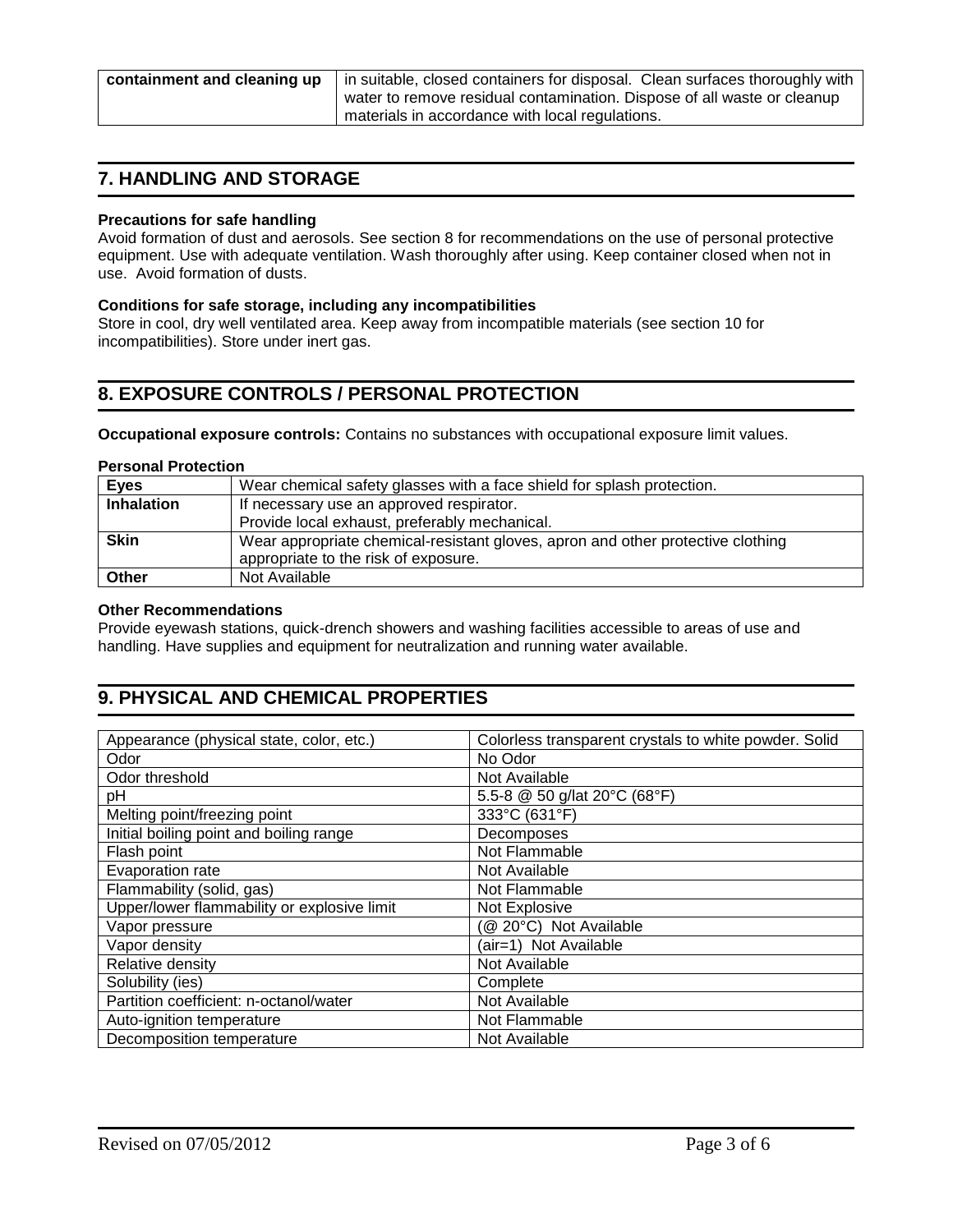# **10. STABILITY AND REACTIVITY**

| <b>Chemical Stability</b>                 | Stable                                                    |  |
|-------------------------------------------|-----------------------------------------------------------|--|
| <b>Possibility of Hazardous Reactions</b> | Will not occur.                                           |  |
|                                           |                                                           |  |
| <b>Conditions to Avoid</b>                | Avoid contact with organics                               |  |
| <b>Incompatible Materials</b>             | Many organics and combustible materials, reducing agents. |  |
|                                           | powdered metals, strong acids.                            |  |
| <b>Hazardous Decomposition Products</b>   | Nitrogen oxides.                                          |  |

# **11. TOXICOLOGICAL INFORMATION**

#### **Acute Toxicity**

| <b>Skin</b>        | Rabbit – severe skin irritation – 24 hours |
|--------------------|--------------------------------------------|
| <b>Eyes</b>        | Rabbit – eve irritation – 24 hours         |
| <b>Respiratory</b> | Not Available                              |
| Ingestion          | LD50 Oral $-$ rat $-$ 3,750 mg/kg          |

#### **Carcinogenicity**

| <b>IARC</b>  | 2A- Group 2A: Probably carcinogenic to humans                                                                                                    |
|--------------|--------------------------------------------------------------------------------------------------------------------------------------------------|
| <b>ACGIH</b> | No components of this product present at levels greater than or equal to 0.1% is identified<br>as a carcinogen or potential carcinogen by ACGIH. |
| <b>NTP</b>   | No components of this product present at levels greater than or equal to 0.1% is identified<br>as a known or anticipated carcinogen by NTP.      |
| <b>OSHA</b>  | No components of this product present at levels greater than or equal to 0.1% is identified<br>as a carcinogen or potential carcinogen by OSHA.  |

#### **Signs & Symptoms of Exposure**

| <b>Skin</b>        | Irritation                                                                          |
|--------------------|-------------------------------------------------------------------------------------|
| <b>Eyes</b>        | <b>Irritation</b>                                                                   |
| <b>Respiratory</b> | Dizziness, difficulty breathing, ringing in the ears, headache, sneezing, coughing. |
| Ingestion          | Abdominal cramps, vomiting, bloody diarrhea, weakness                               |

| <b>Chronic Toxicity</b>               | Not Available |
|---------------------------------------|---------------|
| <b>Teratogenicity</b>                 | Not Available |
| <b>Mutagenicity</b>                   | Not Available |
| Embryotoxicity                        | Not Available |
| <b>Specific Target Organ Toxicity</b> | Not Available |

# **12. ECOLOGICAL INFORMATION**

#### **Ecotoxicity**

| <b>Aquatic Vertebrate</b> | LC50 - Gambusia affinis (Mosquito fish) – 22.5 mg/l - 96 h             |
|---------------------------|------------------------------------------------------------------------|
|                           | Aquatic Invertebrate   EC50- Daphnia magna (water flea)- 226 mg/l-72 h |
| Terrestrial               | Not Available                                                          |

| <b>Persistence and Degradability</b> | Not Available |
|--------------------------------------|---------------|
| <b>Bioaccumulative Potential</b>     | Not Available |
| <b>Mobility in Soil</b>              | Not Available |
| <b>PBT and vPvB Assessment</b>       | Not Available |
| <b>Other Adverse Effects</b>         | Not Available |